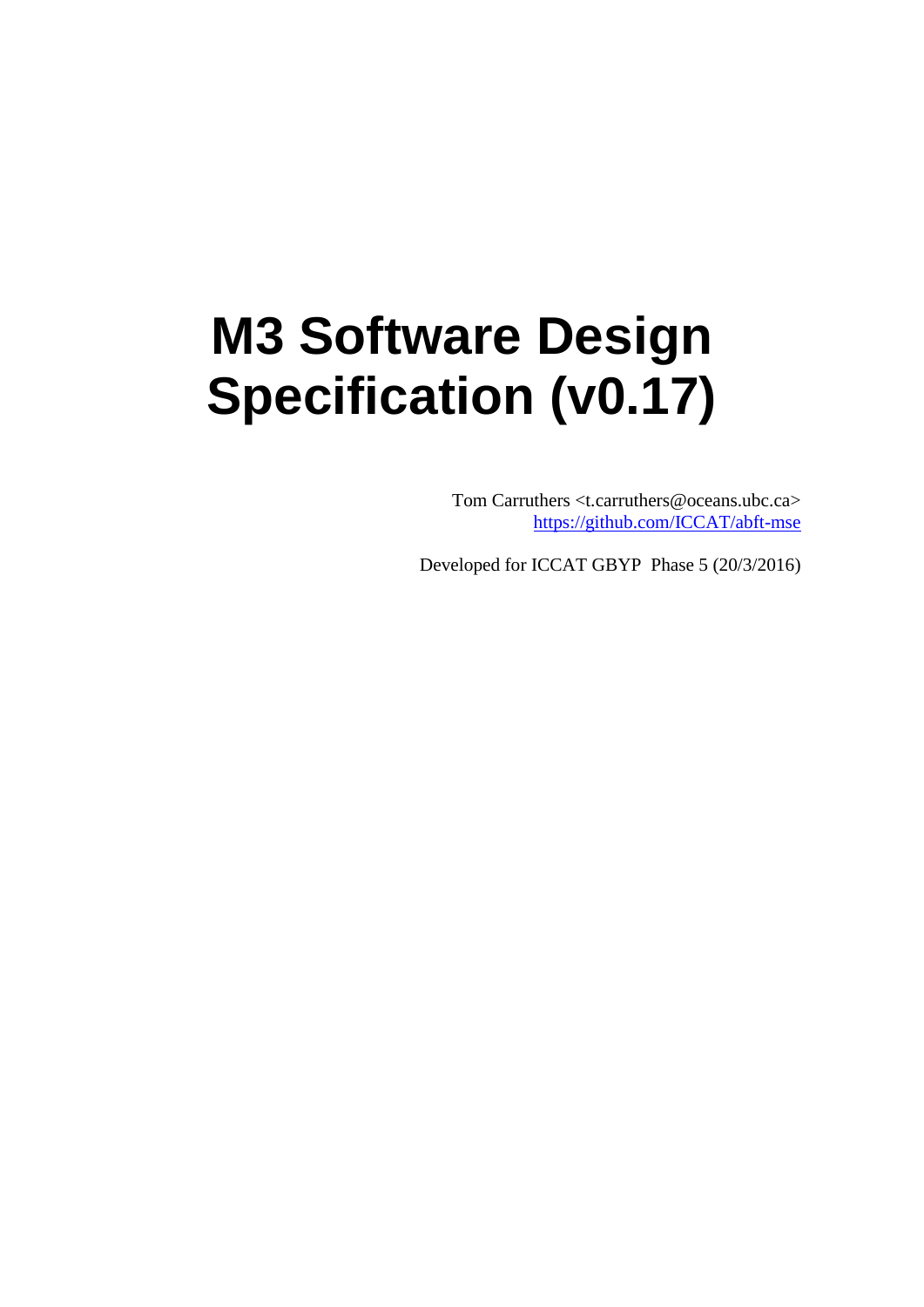#### **Table of Contents**

| 2.             |             |  |
|----------------|-------------|--|
|                | 2.1<br>2.2. |  |
|                |             |  |
| $\mathbf{3}$ . |             |  |
| $\mathbf{4}$ . |             |  |
| 5.             |             |  |
|                |             |  |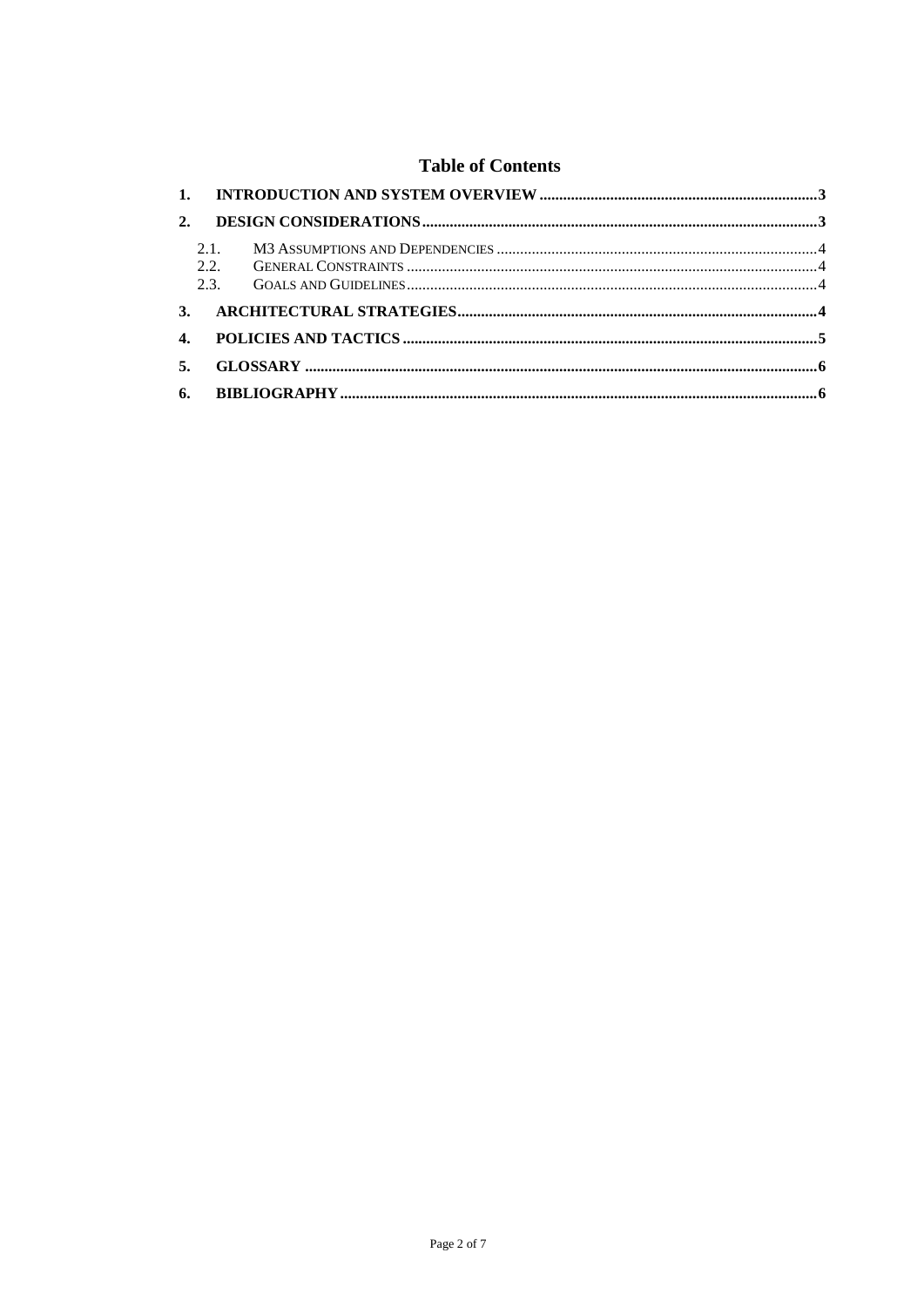# <span id="page-2-0"></span>**1. Introduction and System Overview**

A The Modifiable Multistock Model (M3, v0.17) is the estimation model that supports the ICCAT Atlantic Bluefin Tuna Management Strategy Evaluation (ABT-MSE Figure 1)(GBYP 2014). The model is coded with ADMB (v11.5, 64 bit, Windows 8) (Fournier et al. 2012) and compiled using MinGW (Windows 64 bit v4.2.0).

M3 is a fisheries assessment model based on standard equations for age-structured population dynamics (e.g. Quinn and Deriso 1999, Chapter 8). The model uses fishery, tagging and biological data to estimate a number of quantities for both eastern and western stocks of bluefin tuna including abundance, depletion, productivity, age-based movement, recruitment and fishery selectivity.

The intention of M3 is to estimate these quantities under multiple operating model configurations identified in a finalized MSE trial specifications document. For each operating model configuration, the M3 model is fitted to data and output files (MLE, Hessian, and MCMC samples) can then be read into the wider ABT-MSE framework in R for closed-loop simulation testing of various Management Procedures.

This document is intended as an overview of the M3 model, its functionality, role in the wider MSE framework, configuration options, design brief and objectives.



<span id="page-2-1"></span>Figure 1. The ABT-MSE framework. M3 components are highlighted in blue.

# **2. Design Considerations**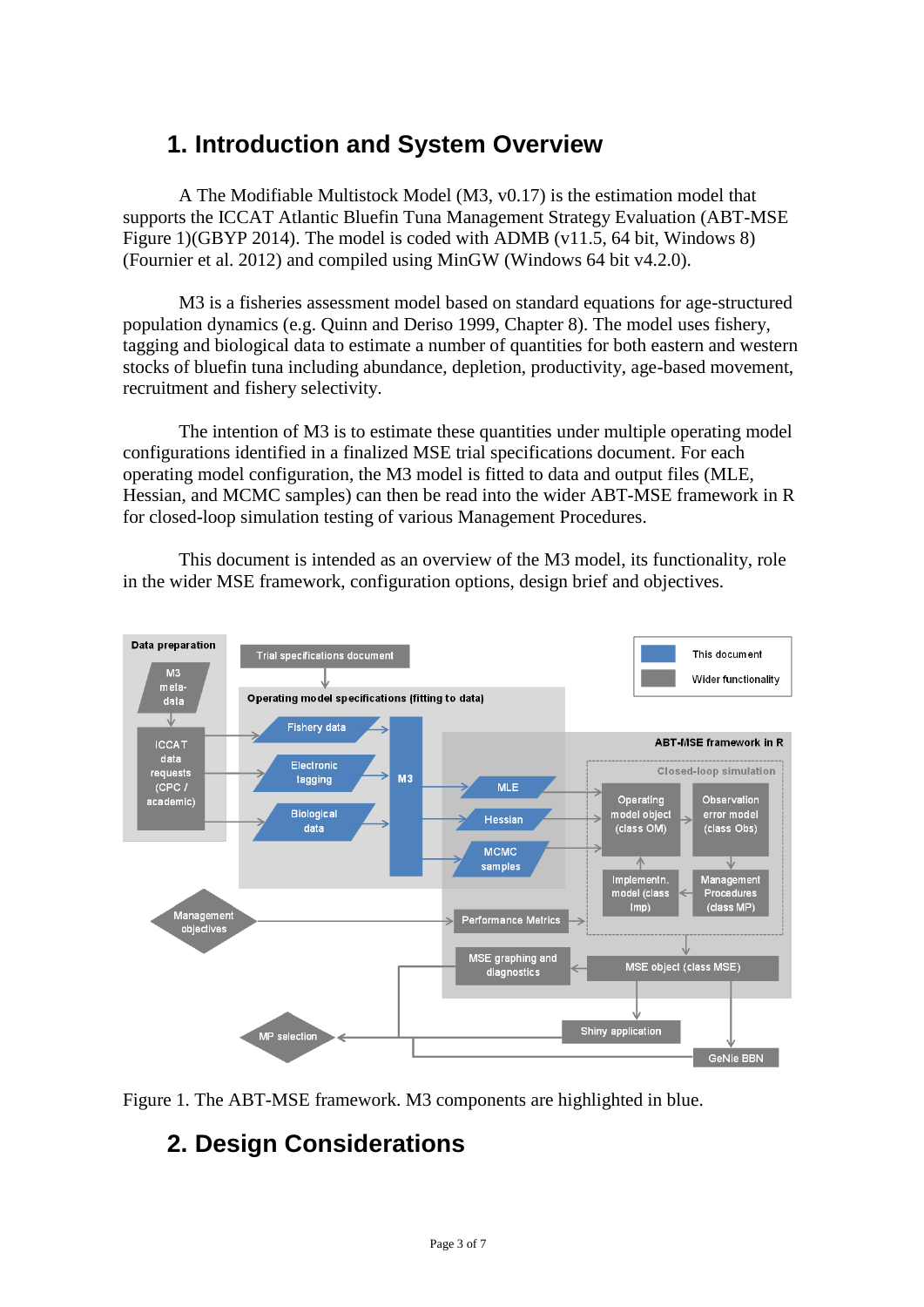#### <span id="page-3-0"></span>*2.1. M3 Assumptions and Dependencies*

- Dependent on ADMB (v11.5) and a C++ compiler (e.g. MS Visual C++, Borland  $C_{++}$ , MinGW).
- I/O from R ABT-MSE package.
- Should run in Mac, Linux and Windows operating systems
- Intended for use by quantitative fisheries analysts
- Likely to be branched into assessment and operating model formulations

#### <span id="page-3-1"></span>*2.2. General Constraints*

- Estimation should take less than 30 minutes per operating model specification allowing the full estimation of 512 operating models (9 operating model factor of two levels each, e.g. low M, high M) to be completed in less than 1 processor week.
- Must estimate age-based movement
- Must estimate fishery and stock characteristics for Eastern and Western stocks simultaneously.
- Must be based on an established programming language / framework allowing other users to modify code.
- Should be able to produce both maximum likelihood and posterior estimates of model parameters and derived quantities.
- Can be modified to provide a defensible multi-stock assessment of Atlantic Bluefin tuna.
- Can be linked to online data-bases.
- May be validated by simulation testing by an identical simulation model coded in a alternative programming language.

#### <span id="page-3-2"></span>*2.3. Goals and Guidelines*

- Since uncertainty is to be primarily captured by alternative operating models, the emphasis is for rapid estimation of any single operating model rather than a single model that is the best representation of the stocks and fishery.
- MLE estimates are the priority, accounting for within model uncertainty using variance-covariance matrix (hessian) or MCMC samples.
- Code should be versatile and easily adapted to accommodate future changes in model assumptions.
- Estimation should be robust (for example not provide spurious estimates of core parameters given different starting values)

# <span id="page-3-3"></span>**3. Architectural Strategies**

M3 was coded in ADMB because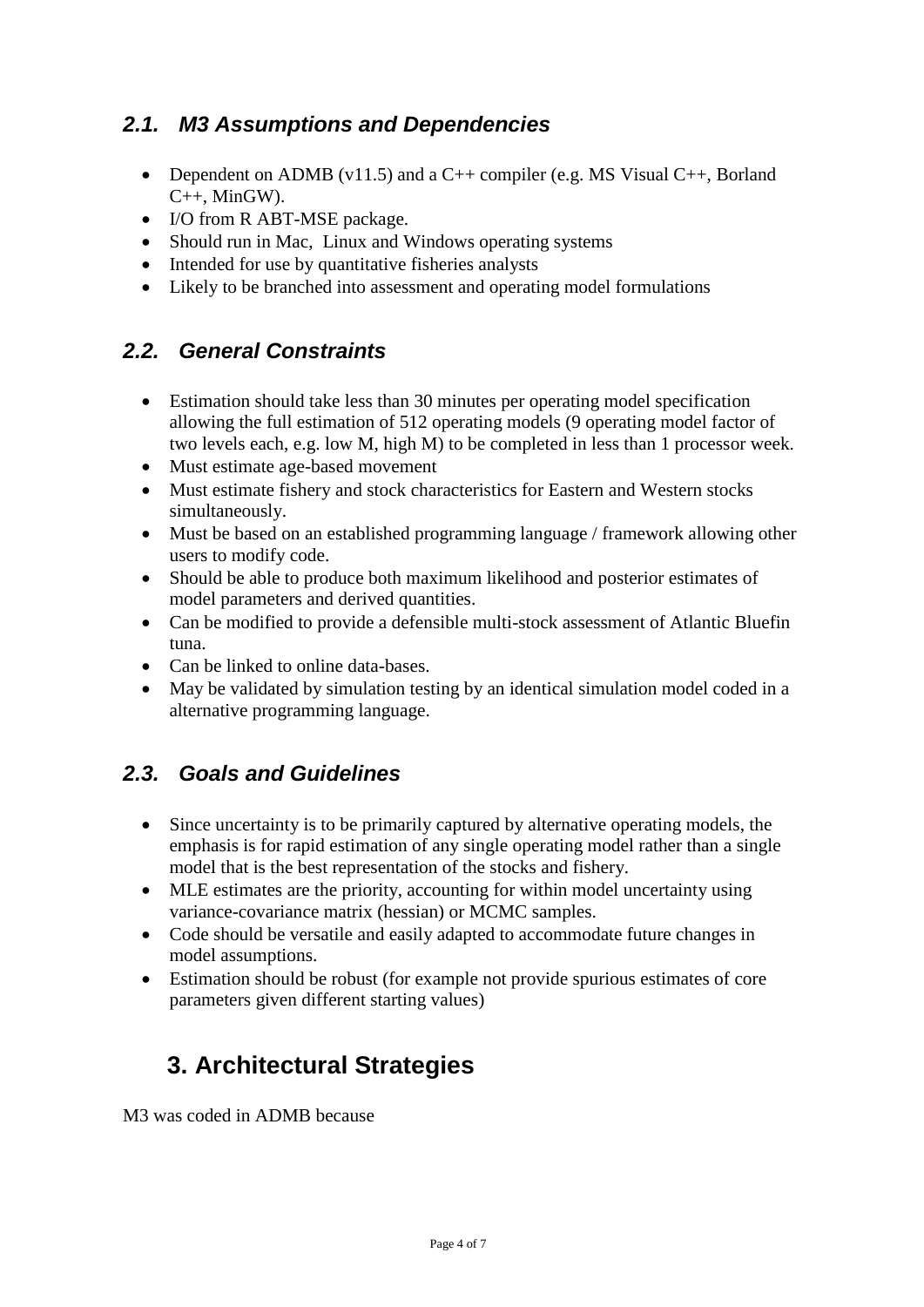- it is established model development software in fisheries such as Stock Synthesis (Methot and Wetzel 2013), CASAL (Bull et al. 2012), Multifan-CL (Fournier et al. 1998) and iSCAM (Martell 2015).
- there are many quantitative fisheries analysts that have some experience with the software (increasing the chance that code may be developed by others).
- it meets the brief of offering fast robust estimation for high-dimensional estimation problems
- it is subject to ongoing development
- the template files may be compiled and the executable run, in a range of operating systems
- ADMB executables can provide Bayesian posterior samples, in addition to MLE estimates and the related variance-covariance (Hessian) matrices (Figure 1)
- an extensive range of debugging tools are available to support model development in ADMB
- the software is freely available

The M3 model makes use of index table system of data input in which each data point is represented by a line that also includes the indexing of the datum (e.g. year, season, fishery, stock, age). The principal advantage of this approach is that it reduces errors in I/O of high dimensional data (5 dimensions +) and avoids very large input data sets when data are sparse (e.g. 95% missing values).

M3 code is organized into multiple functions allowing a large range of alternative modelling components to be included such as movement models, selectivities, likelihood functions. While the I/O system of ADMB is somewhat clunky in that it requires text files, it has the relative merit that these can be passed among developers.

# <span id="page-4-0"></span>**4. Policies and Tactics**

Any version of M3 that is to be used in assessment or conditioning operating models must be (1) subject to simulation testing and (2) released on the private ICCAT GitHub site with sufficient time allowed for experimentation and feedback from others.

An important estimation trade-off is model complexity versus estimation time. M3 makes use of a single master relative abundance index that, along with fleet specific catches, is used to calculation partial fishing mortality rate estimates prior to model fitting. This tactic greatly reduces the number of estimated parameters whilst preserving the same information in relative abundance over time.

M3 is expected to be revised often in light of new model requirements or data availability. New versions are distributed privately (ICCAT GitHub) prior to a public release.

M3 is designed to be run from R (v3.2.3 R Development Core Team 2016) using parallel processing to limit total computation time.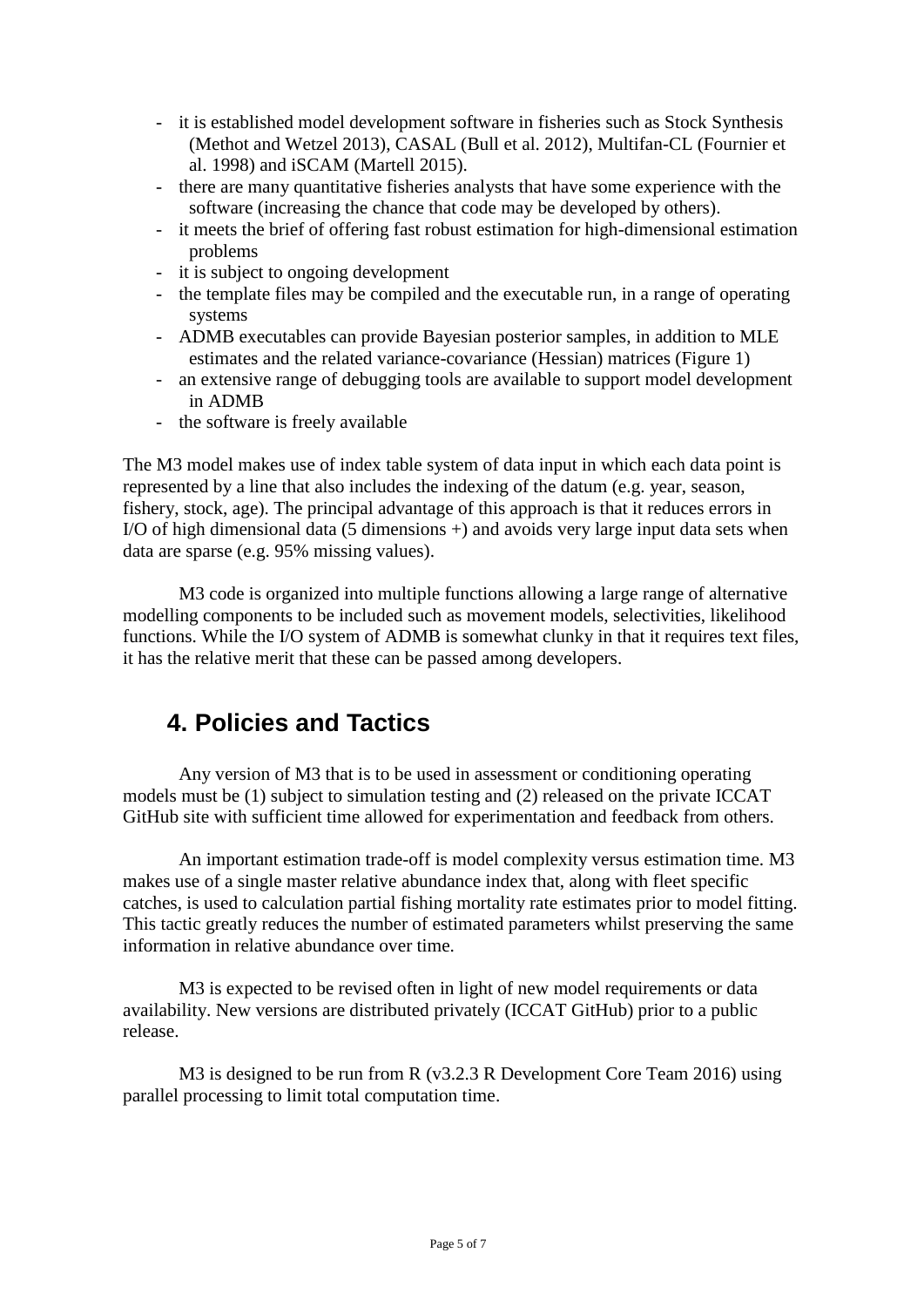# <span id="page-5-0"></span>**5. Glossary**

- **ABT** Atlantic Bluefin Tuna
- **ADMB** Automatic Differentiation Model Builder
- **Assessment model** A fishery model that represents system dynamics and is used to support management decision making.
- **Hessian**  inverse variance-covariance matrix
- **I/O**  Input / Output
- **M3** Modifiable Multi-stock Model, an assessment and operating model for Atlantic Bluefin Tuna.
- **MCMC**  Markov Chain Monte Carlo
- **MLE**  Maximum Likelihood Estimate
- **MP** Management procedure (an algorithm that takes you from data to a management recommendation)
- **MSE** Management Strategy Evaluations
- **Operating model** A simulation model that represents a plausible hypothesis regarding real system dynamics
- **R** R statistical environment
- **GitHub** An online repository for computer code

# <span id="page-5-1"></span>**6. Bibliography**

Bull, B., Francis, R.I.C.C, Dunn, A., McKensie, A., Gilbert, D.J., Smith, M.H., Bain, R., Fu, D. 2012. CASAL (C++ algorithmic stock assessment library): CASAL user manual. V2.30-2012/03/21. NIWA Technical Report. 135. 280pp.

Fournier, D.A., Hampton, J., Sibert, J.R. 1998. MULTIFAN-CL: a length-based, age-structured model for fisheries stock assessment, with application to South Pacific albacore, Thunnus alalunga. Can. J. Fish. Aqua. Sci. 55: 2105-2116.

Fournier, D.A., Skaug, H.J., Ancheta, J., Ianelli, J., Magnusson, A., Maunder, M., Nielsen, A. and Sibert, J. 2012. AD Model Builder: using automatic differentiation for statistical inference of highly parameterized complex nonlinear models. Optim. Meth. Soft. 27 (2): 233-249.

GBYP. 2014. ICCAT Atlantic wide research programme for Bluefin Tuna. Available online at: http://www.iccat.int/GBYP/en/index.htm [accessed October 2014]

Martell, S. 2015. The iSCAM project. Available at: <https://code.google.com/p/iscam-project/> [accessed 9/9/2015]

Methot, R.D. and Wetzel, C.R. 2013. Stock synthesis: a biological and statistical framework for fish stock assessment and fishery management. Fish. Res. 142: 86-99.

Quinn, T.J., Deriso, R.B. 1999. Quantitative fish dynamics. Oxford University Press, New York.